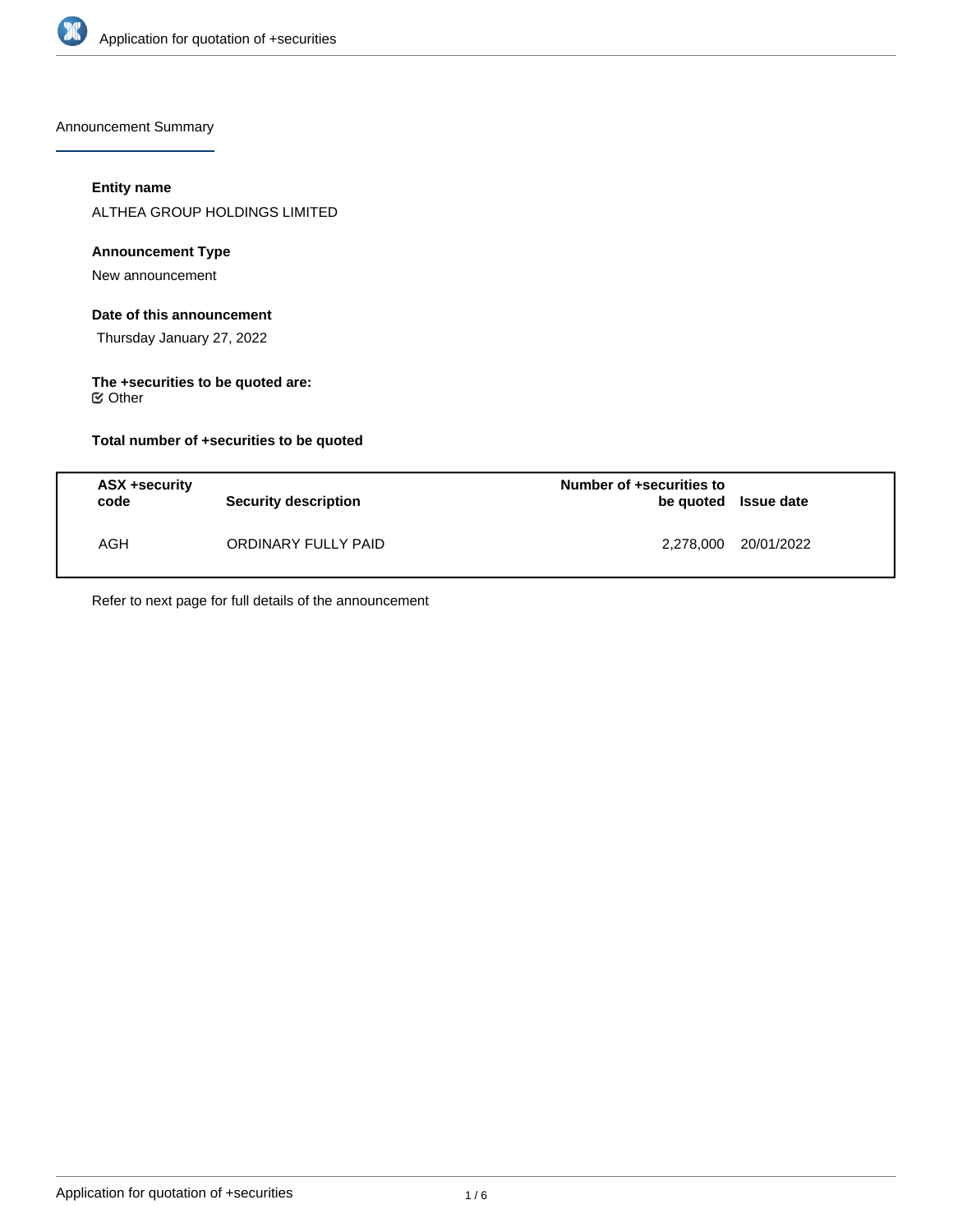

Part 1 - Entity and announcement details

# **1.1 Name of entity**

ALTHEA GROUP HOLDINGS LIMITED

We (the entity named above) apply for +quotation of the following +securities and agree to the matters set out in Appendix 2A of the ASX Listing Rules.

**1.2 Registered number type** ABN

**Registration number** 78626966943

**1.3 ASX issuer code** AGH

**1.4 The announcement is**

New announcement

### **1.5 Date of this announcement**

27/1/2022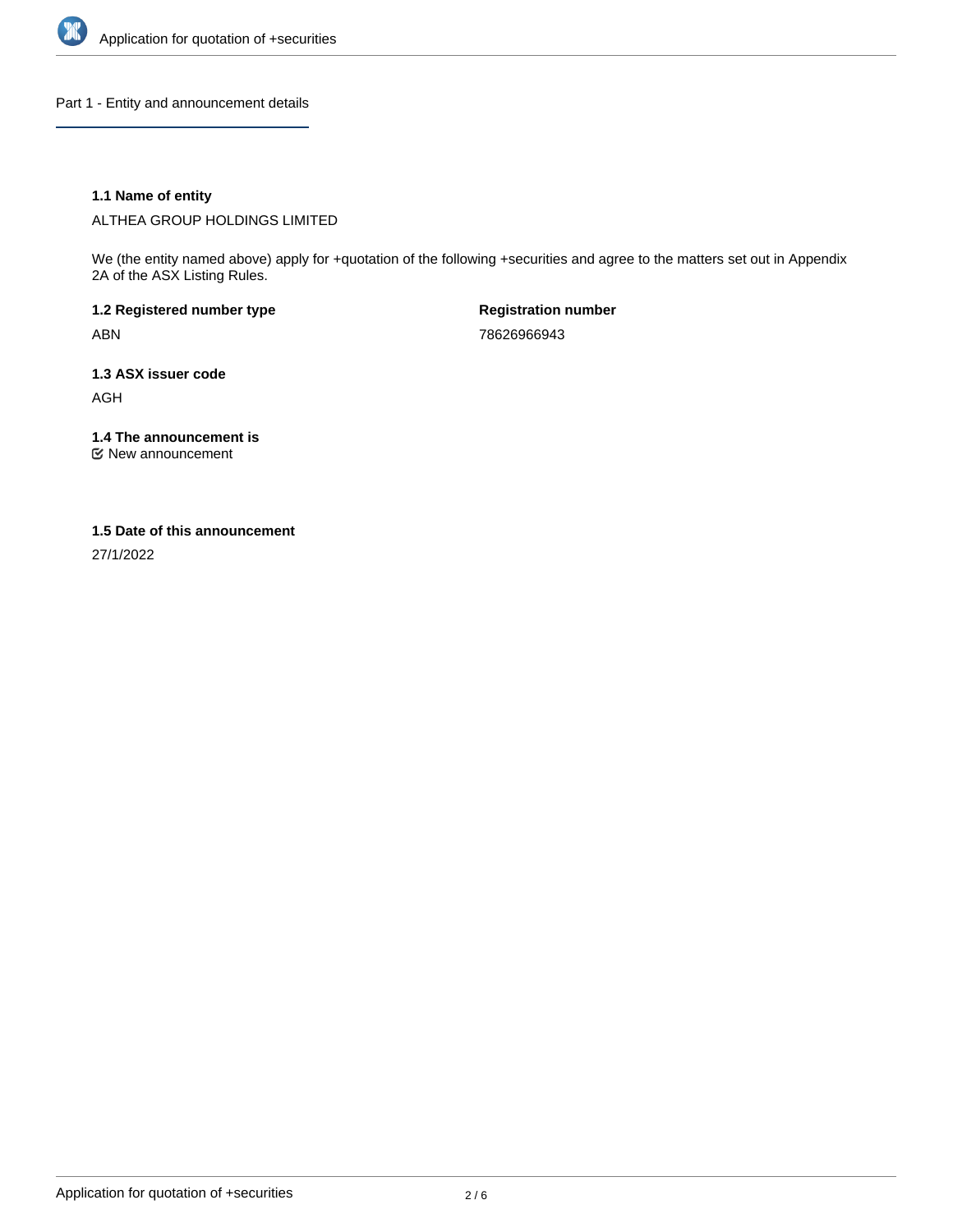

# Part 2 - Type of Issue

**2.1 The +securities to be quoted are:**

Other

# **2.2 The +securities to be quoted are:**

Additional +securities in a class that is already quoted on ASX ("existing class")

**2.3c Have these +securities been offered under a +disclosure document or +PDS?** No

**2.3d Please provide any further information needed to understand the circumstances in which you are applying to have these +securities quoted on ASX, including why the issue of the +securities has not been previously announced to the market in an Appendix 3B**

Services provided to the company in lieu of cash.

**2.4 Any on-sale of the +securities to be quoted within 12 months of their date of issue will comply with the secondary sale provisions in sections 707(3) and 1012C(6) of the Corporations Act by virtue of:**

Not applicable - the entity has arrangements in place with the holder that ensure the securities cannot be on-sold within 12 months in a manner that would breach section 707(3) or 1012C(6)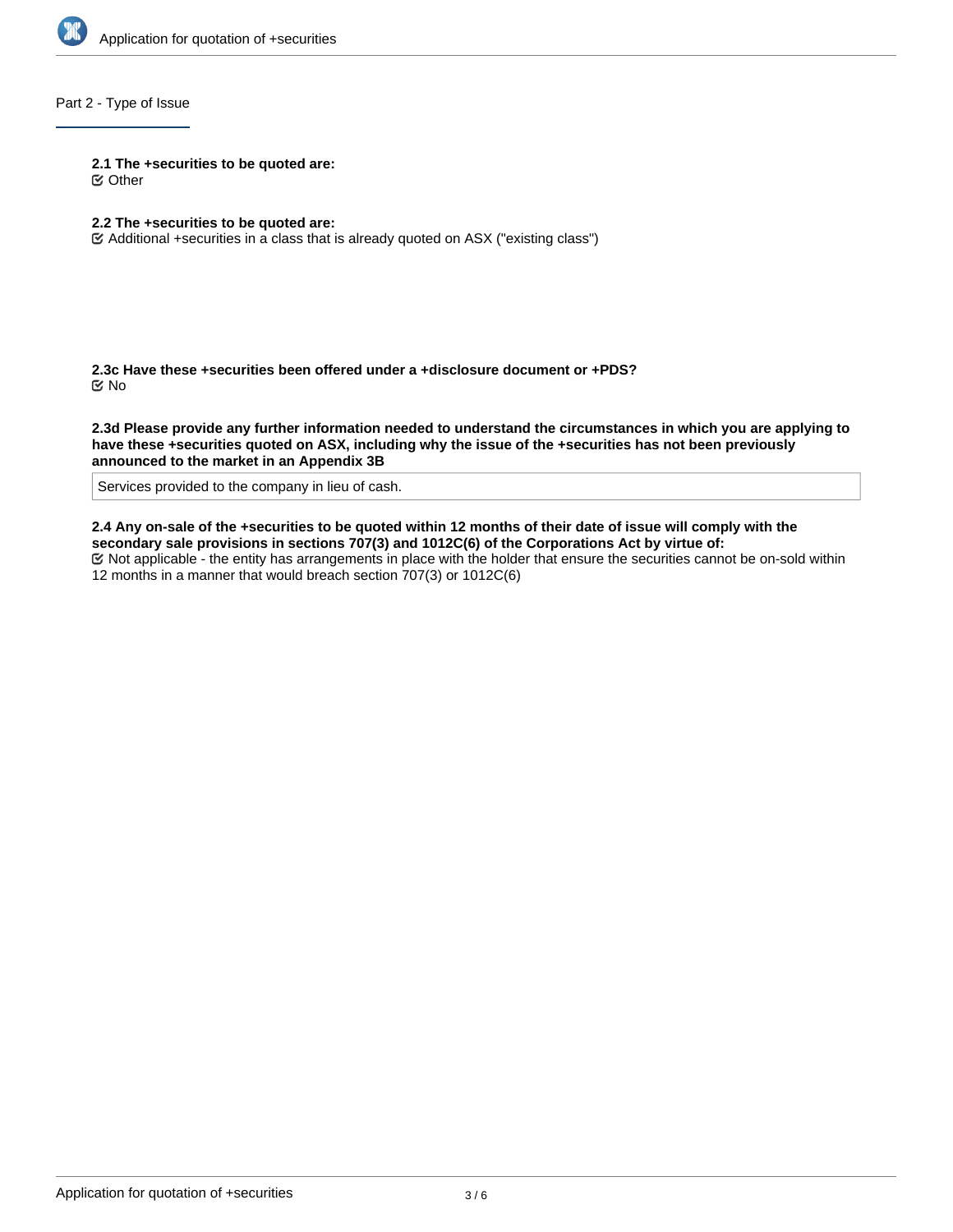

Part 3B - number and type of +securities to be quoted (existing class) where issue has not previously been notified to ASX in an

Appendix 3B

### **Additional +securities to be quoted in an existing class**

**ASX +security code and description** AGH : ORDINARY FULLY PAID

### **Issue date**

20/1/2022

**Will the +securities to be quoted rank equally in all respects from their issue date with the existing issued +securities in that class?** Yes

Issue details

**Number of +securities to be quoted**

2,278,000

**Are the +securities being issued for a cash consideration?** No

**Please describe the consideration being provided for the +securities**

Shares provided for services provided to the company in lieu of payment

**Please provide an estimate (in AUD) of the value of the consideration being provided per +security for the +securities to be quoted**

546,720.000000

**Any other information the entity wishes to provide about the +securities to be quoted**

### **The purpose(s) for which the entity is issuing the securities**

To pay for services rendered

### **Please provide additional details**

Shares provided for services provided to the company in lieu of payment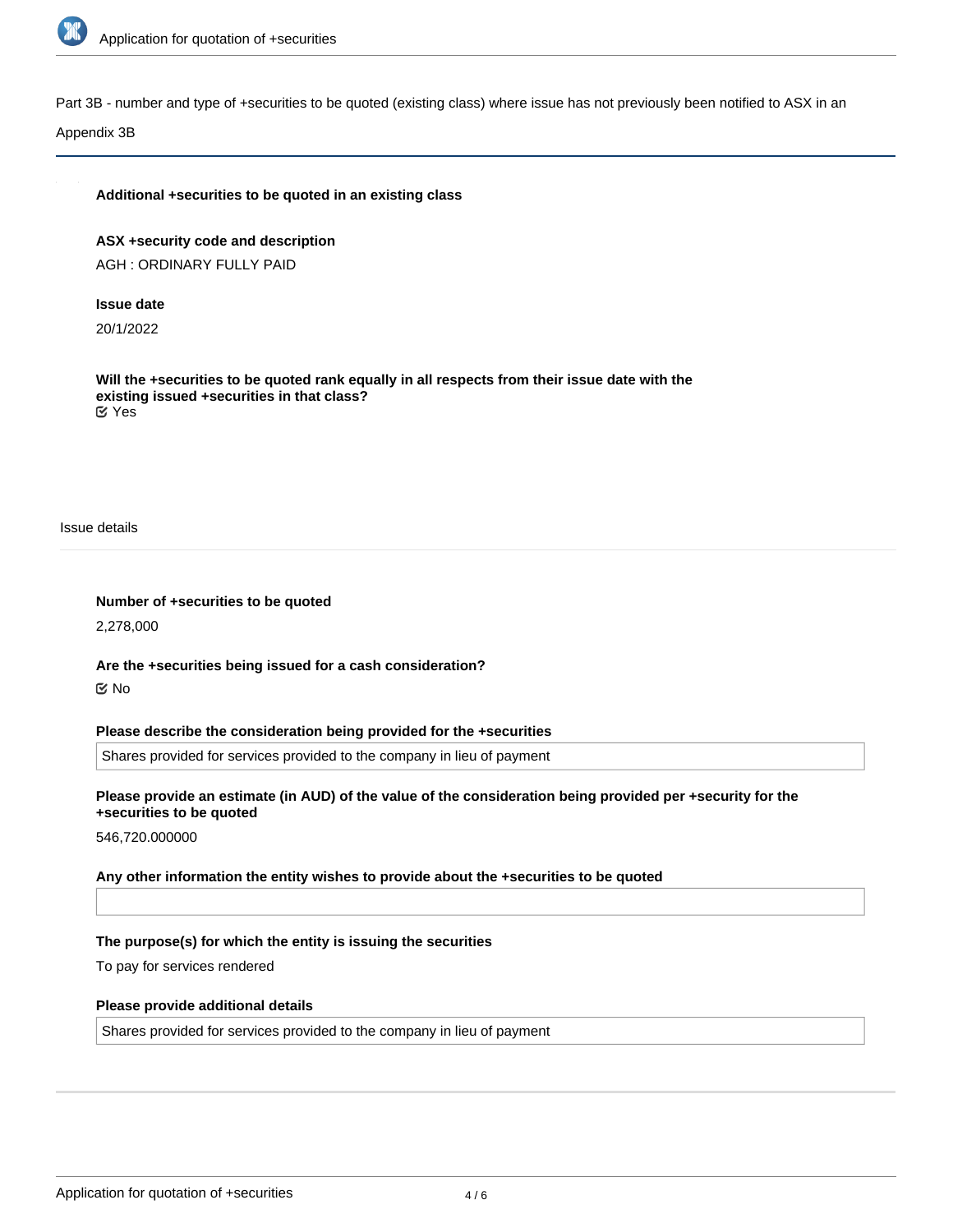

Part 4 - Issued capital following quotation

**Following the quotation of the +securities the subject of this application, the issued capital of the entity will**

**comprise:**

**(A discrepancy in these figures compared to your own may be due to a matter of timing if there is more than one application for quotation/issuance currently with ASX for processing.)**

**4.1 Quoted +securities (total number of each +class of +securities quoted on ASX following the +quotation of the +securities subject of this application)**

| ASX +security code and description | Total number of<br>+securities on issue |
|------------------------------------|-----------------------------------------|
| AGH : ORDINARY FULLY PAID          | 314,709,023                             |

**4.2 Unquoted +securities (total number of each +class of +securities issued but not quoted on ASX)**

| ASX +security code and description            | <b>Total number of</b><br>+securities on issue |
|-----------------------------------------------|------------------------------------------------|
| AGHAD: OPTION EXPIRING 21-SEP-2022 RESTRICTED | 2.675.000                                      |
| AGHAE : PERFORMANCE RIGHTS                    | 10.342.792                                     |